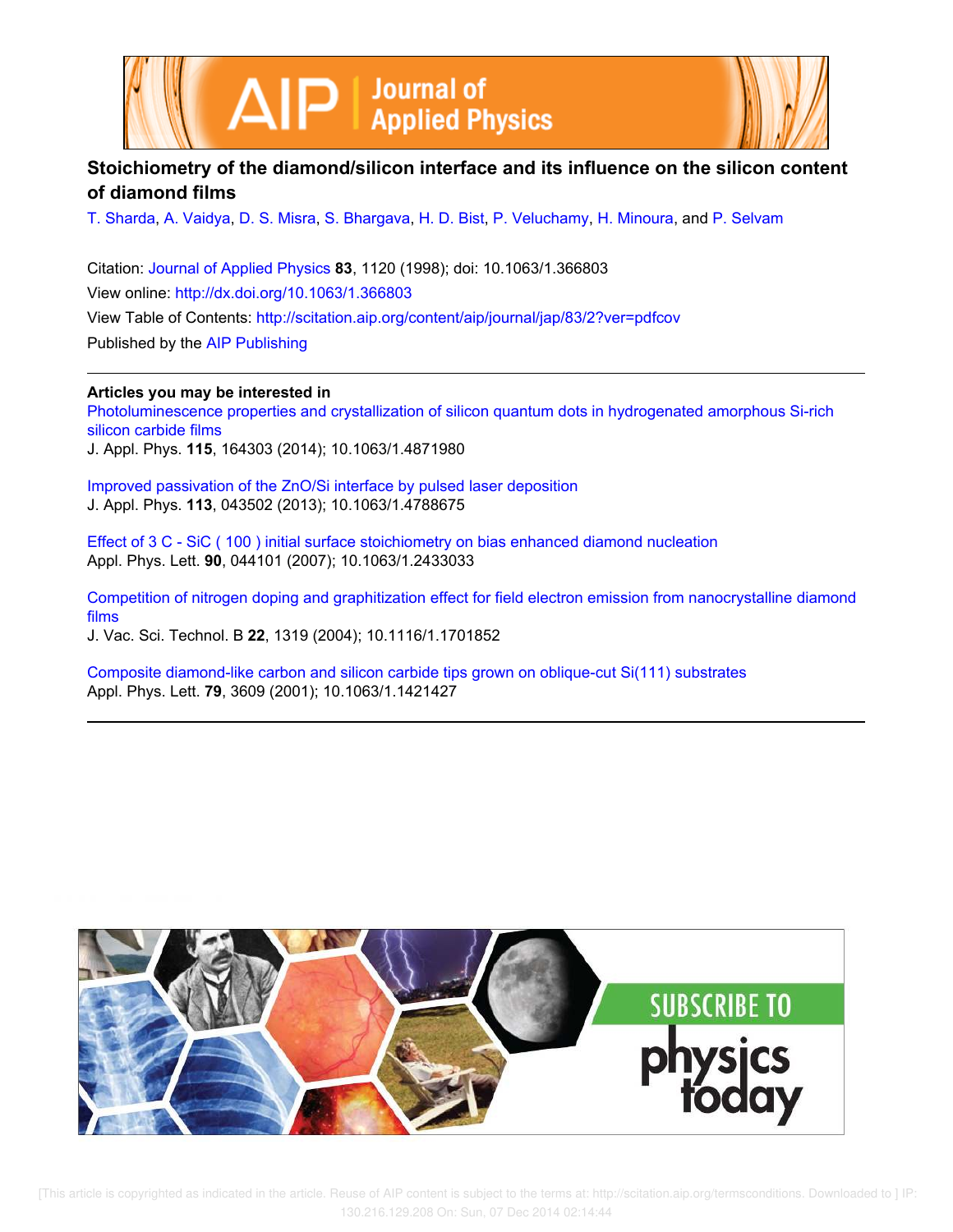# **Stoichiometry of the diamond/silicon interface and its influence on the silicon content of diamond films**

T. Sharda, A. Vaidya, and D. S. Misra<sup>a)</sup> *Department of Physics, Indian Institute of Technology, Powai, Bombay 400 076, India*

S. Bhargava and H. D. Bist *Department of Physics, Indian Institute of Technology, Kanpur 208016, India*

P. Veluchamy and H. Minoura *Department of Applied Chemistry, Faculty of Engineering, Gifu University, Gifu 501-11, Japan*

P. Selvam

*Department of Chemistry, Indian Institute of Technology, Powai, Bombay 400 076, India*

(Received 27 January 1997; accepted for publication 12 October 1997)

Thin films of diamond were grown by microwave plasma chemical vapor deposition at growth pressures of 10, 20, 40, and 60 Torr keeping the substrate temperature constant at 975 °C. Increase in the growth pressure reduced the size of the plasma ball resulting in an increase in the microwave power density (MPD). The films were characterized by scanning electron microscopy, micro-Raman, and photoluminescence (PL) spectroscopy. A systematic variation was observed in surface morphology and quality of the films. The intensity of the peak at 1.68 eV in the PL spectra of the films, which is assigned to Si impurities was also observed to increase consistently with the MPD. The stoichiometry of the diamond/silicon interface was studied by x-ray photoelectron spectroscopy (XPS) and found to be a sensitive function of the MPD. XPS results showed the formation of nonstoichiometric SiC along with other carbon phases in the initial stages of the growth. A correlation was observed between the composition of the interface and the intensity of the 1.68 eV peak. The above results are explained in terms of the increase in the impingement flux density of atomic hydrogen with the MPD. © *1998 American Institute of Physics.*  $[$ S0021-8979(98)05002-6]

# **I. INTRODUCTION**

The properties of diamond make it an interesting material for the scientist as well as the technologist.<sup>1</sup> It can be used as a hard coating on cutting tools on one hand<sup>2</sup> and as a heat sink for laser diodes on the other.<sup>3</sup> The development of diamond growth from the vapor phase<sup>4</sup> at subatmospheric pressure and low substrate temperature (*T<sup>s</sup>* ) was a major breakthrough responsible for the recent upsurge in diamond related research. Microwave plasma chemical vapor deposition (MPCVD) is one of the techniques that has been used extensively to grow the films.<sup>1,5</sup> The high density and energy of the electrons in a microwave plasma dissociate  $H_2$  molecules to provide the high concentration of atomic hydrogen  $(H)$ , which not only preferentially etches  $sp^2$  carbon but also enhances the density of  $sp^3$  carbon species.<sup>7</sup> However, owing to the nature of the plasma processes, various growth parameters such as *T<sup>s</sup>* , growth pressure, and microwave power become dependent upon each other making it difficult to identify the parameters affecting the growth significantly. Moreover, the mechanism of nucleation and growth of diamond on Si substrates is still not well understood.

It was observed that in the initial stages of growth an interfacial layer of silicon carbide  $(SiC)$  is formed and the carbon-rich regions of the SiC layer may act as nucleation centers for diamond.<sup>8</sup> Alternatively, a thin nondiamond carbon layer on top of the SiC may also be responsible for the nucleation of diamond.<sup>9</sup> Clearly, the diamond/Si interface plays a dominant role in the growth and nucleation of the diamond. In the present work, we report the influence of the microwave power density (MPD) on the crystalline quality and impurity content in the diamond films. We also present detailed x-ray photoelectron spectroscopy (XPS) investigations of the diamond/silicon interface. The study indicates that the stoichiometry of the interface depends sensitively on the MPD. Further, an interesting correlation is deduced between the Si content in the diamond films, observed by the intensity of the 1.68 eV Si photoluminescence (PL) peak<sup>10–15</sup> as a function of the MPD, and the stoichiometry of the interface.

## **II. EXPERIMENT**

Polycrystalline diamond films were grown in a quartz reaction chamber using MPCVD.<sup>16</sup> One-side polished single crystals of silicon were used as substrates, mounted on a graphite holder, and were heated in the microwave plasma without using any external heater. The  $T_s$  was measured using a chromel–alumel thermocouple, and it was kept constant at 975 °C for all the samples. The flow of the precursor gases ( $CH_4$  and  $H_2$ ) was controlled and measured using electronic mass flow controllers. Two sets of the films were grown for 0.5 and 3 h at 10, 20, 40, and 60 Torr. The variation of growth pressure changes the volume of the glow discharge region (plasma ball), which in turn significantly a)Electronic mail: nirdesh@niharika.phy.iitb.ernet.in changes *T<sub>s</sub>*. Therefore, the MPD defined as the ratio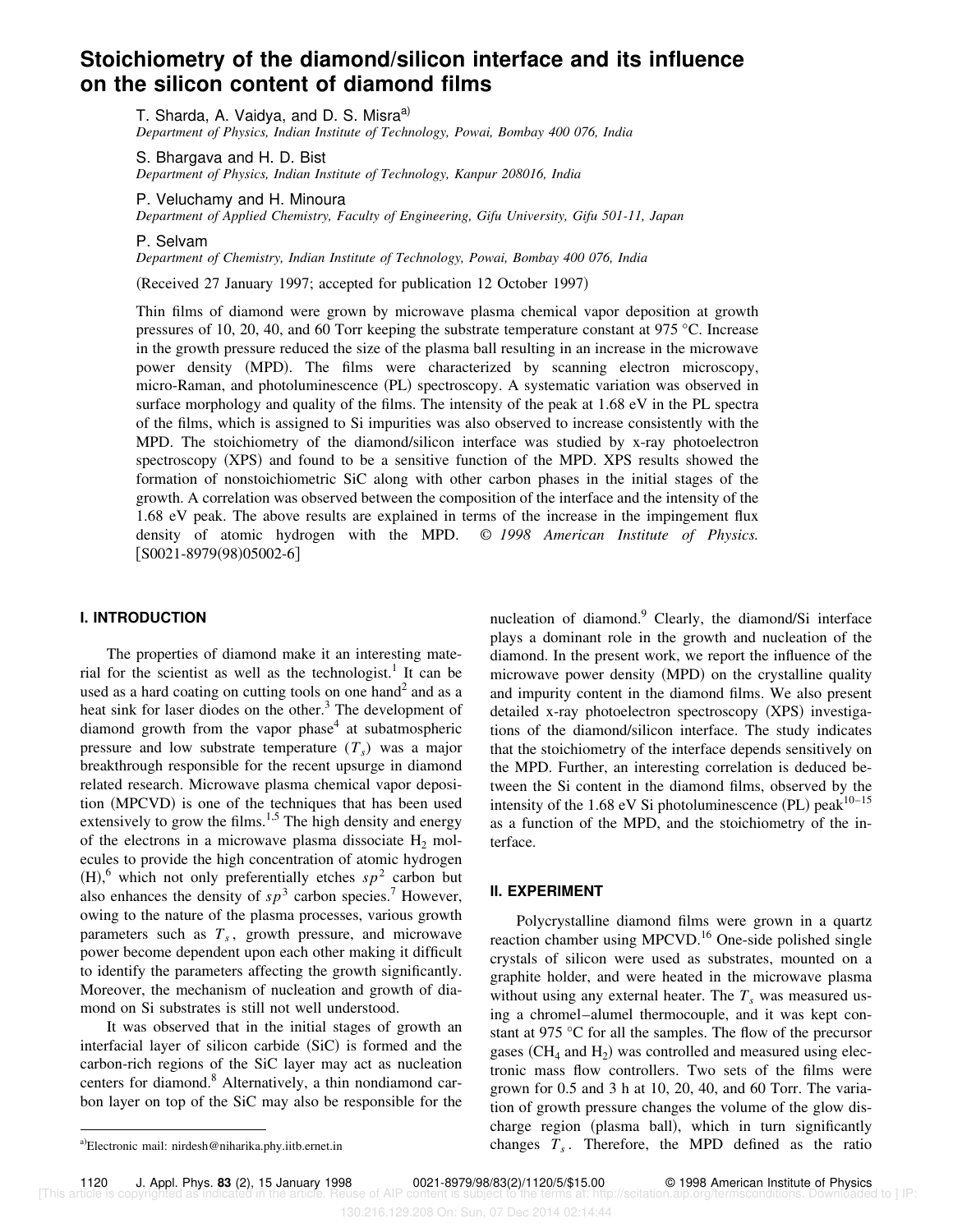

FIG. 1. SEM of diamond films grown at (a)  $3 \text{ W/cm}^3$ , (b)  $4 \text{ W/cm}^3$ , (c)  $20$  W/cm<sup>3</sup>, and (d)  $75$  W/cm<sup>3</sup> showing a consistent increase in grain size and in sharpness of the crystallites.

of the microwave power to the volume of the plasma ball (measured by visual inspection) is the variable parameter. The values of the MPD corresponding to the above growth pressures were estimated to be 3, 4, 20, and 75 W/cm<sup>3</sup>, respectively. It should be noted that the absolute values may be different due to the error introduced in measuring the volume of the plasma ball visually, but the increasing trend in the values of the MPD with pressure will remain the same.

All the films were systematically characterized by various techniques. Scanning electron microscopy (SEM), micro-Raman, and PL studies were done on the samples deposited for 3 h. The micro-Raman and PL spectra were obtained using an Ar<sup>+</sup> laser ( $\lambda$  = 488 and 514.5 nm) as an excitation source and detected by a photomultiplier tube as described elsewhere.<sup>17</sup> XPS studies were carried out on the samples deposited under the same conditions for 0.5 h. For the depth profile studies, the films were sputtered by an  $Ar^+$ beam inside the analysis chamber at different time intervals. XPS measurements were carried out using a Shimadzu 850 spectrometer with a base pressure of about  $5 \times 10^{-8}$  Pa. Mg  $K_{\alpha}$  radiation was used as the excitation source and the spectrometer was calibrated with Au  $(4f_{1/2})$  at 83.8 eV.

#### **III. RESULTS**

# **A. SEM**

Figure 1 shows the SEM pictures of the diamond films grown for 3 h. It can be seen from Fig. 1 that the morphology and the grain size of the crystallites are sensitive to the MPD. For example, the films grown at 3 W/cm<sup>3</sup> have smaller crystallites with poor surface morphology while the films grown at 75 W/cm<sup>3</sup> show clear, sharp crystal facets and enlarged crystallites. The facets are not sharp in the former case, owing probably to the presence of nondiamond carbon at the grain boundaries. However, in the latter case as the MPD increases, the morphology of the crystallites improves greatly and the grain size increases to a moderate extent.



FIG. 2. Raman spectra of the films deposited at (a)  $3 \text{ W/cm}^3$ , (b)  $4 \text{ W/cm}^3$ , (c)  $20$  W/cm<sup>3</sup>, and (d)  $75$  W/cm<sup>3</sup>. All the samples were excited by a  $514.5$ nm Ar<sup>+</sup> laser. The inset shows the shift of the nondiamond Raman band with growth pressure.

#### **B. Micro-Raman and PL**

The micro-Raman spectra of the films grown for 3 h are given in Fig. 2. With the exception of Fig.  $2(a)$ , the spectra indicate the presence of a peak at  $\sim$ 1332 cm<sup>-1</sup>, an unambiguous signature of crystalline diamond.<sup>18</sup> The spectra also show a broadband  $({\sim}1400-1600 \text{ cm}^{-1})$  in all the samples, which is assigned to nondiamond carbon phases present at the interfacial layer and the grain boundaries. There is a marked decrease in the overall relative intensity of the nondiamond to the crystalline diamond peak with the MPD indicating a reduction in the nondiamond carbon phase in the films. For example, the films grown at  $75$  W/cm<sup>3</sup> contain almost none or very little nondiamond carbon [Fig. 2(d)]. This is further supported by the observation of very clear and sharp crystal facets in the films grown at higher MPD (see Fig.  $1$ ).

To verify the broadband as a Raman band, the samples grown at  $4 W/cm<sup>3</sup>$  were excited by laser wavelengths of 514.5 and 488 nm, respectively [Figs. 3(a) and 3(b)]. Though there is a shift of a  $10-12$  cm<sup>-1</sup> wave number in the position of the broadband as we change the wavelength of the excitation source from 514.5 to 488 nm, this is very small in comparison to the expected shift of  $1056 \text{ cm}^{-1}$  (the difference of the excitation wavelengths) for a PL band. It can, therefore, be concluded that the broadband is a Raman band. Also, the fact that the broadband is a contribution from the nondiamond carbon from different regions (interface and grain boundaries) is evident from Fig.  $3(b)$  in which the broadband has separated into two bands. For example, the

130.216.129.208 On: Sun, 07 Dec 2014 02:14:44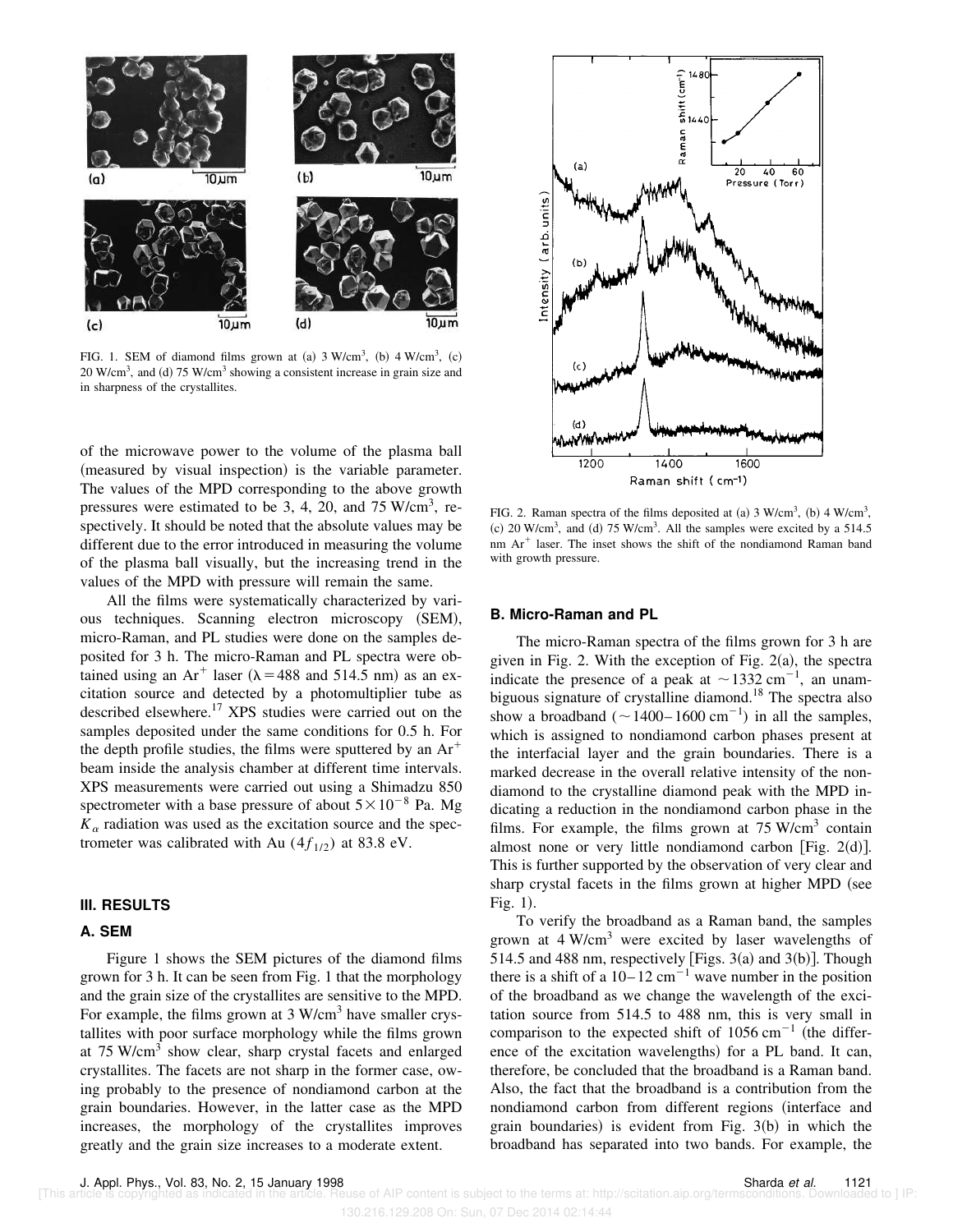

FIG. 3. Raman spectra of the films deposited at  $4 \text{ W/cm}^3$  (a) excited with a 514.5 nm Ar<sup>+</sup> laser, and (b) excited with a 488 nm Ar<sup>+</sup> laser.

band in the range  $1400-1500 \text{ cm}^{-1}$  may correspond to carbon-rich SiC:H alloys present at the interface as confirmed by several studies in SiC and CVD diamond.<sup>10,19-22</sup> A shift in the position of this band is also observed (see the inset in Fig. 2). The other band in the region  $1500-1550$  cm<sup>-1</sup> corresponds to amorphous hydrogenated carbon, *a*-C:H.<sup>10,19,23,24</sup>

The PL spectra of the diamond films are shown in Fig. 4. A sharp peak at 1.68 eV on the broad background, typical of



FIG. 4. PL spectra of the diamond films deposited at various pressures (or MPD). Sharp Raman features of diamond are also present along with the silicon  $(1.68 \text{ eV})$  PL peak. The spectra show an increase in the intensity of the silicon peak with pressure.



FIG. 5. XP spectra of 0.5 h films grown at various MPD. (a)  $3$  W/cm<sup>3</sup>, (b)  $3 \text{ W/cm}^3$ , (c)  $4 \text{ W/cm}^3$ , (d)  $20 \text{ W/cm}^3$ , and (e)  $75 \text{ W/cm}^3$ . All the spectra were recorded after  $Ar^+$  sputtering for 30 min except (a), which was done in the as-received condition.

CVD diamond, can be seen. It is interesting to note that the intensity of the peak increases significantly with the MPD. This peak is attributed to a defect level created by the incorporation of Si impurities in diamond lattice $10^{-15}$  and indicates that Si inclusion increases with the MPD.

## **C. XPS**

Figure 5 shows the XPS results of the films deposited on scratched  $Si(100)$  substrates for 0.5 h as a function of the MPD. To study the interface, we chose 0.5 h for the deposition time, as the nucleation period of diamond for lowpressure CVD methods is 30–45 min. The spectra in the  $C(1s)$  region for all the films show a broad peak with shoulders. Deconvolution of the spectra using a standard fitting program gave three distinct peaks at 283.0, 284.4, and 285.5  $eV$ . These are assigned to carbidic  $(SiC)$ , pure carbon  $(dia$ mond, nondiamond, graphite) and hydrogenated/hydrogen terminated carbon (diamond, nondiamond), respectively.<sup>25–27</sup> It is, however, not possible to distinguish between the different carbons such as diamond, nondiamond, and graphitic by XPS because of the very similar binding energies  $(\sim 284.5 \text{ eV})$ . The presence of SiC was further confirmed by scanning in the  $Si(2p)$  region. Two transitions corresponding to Si and SiC were observed at 99.3 and 100.3 eV,

content is subject to the terms at: http://scitation.aip.org/termsconditions. Downloaded to ] IP: 130.216.129.208 On: Sun, 07 Dec 2014 02:14:44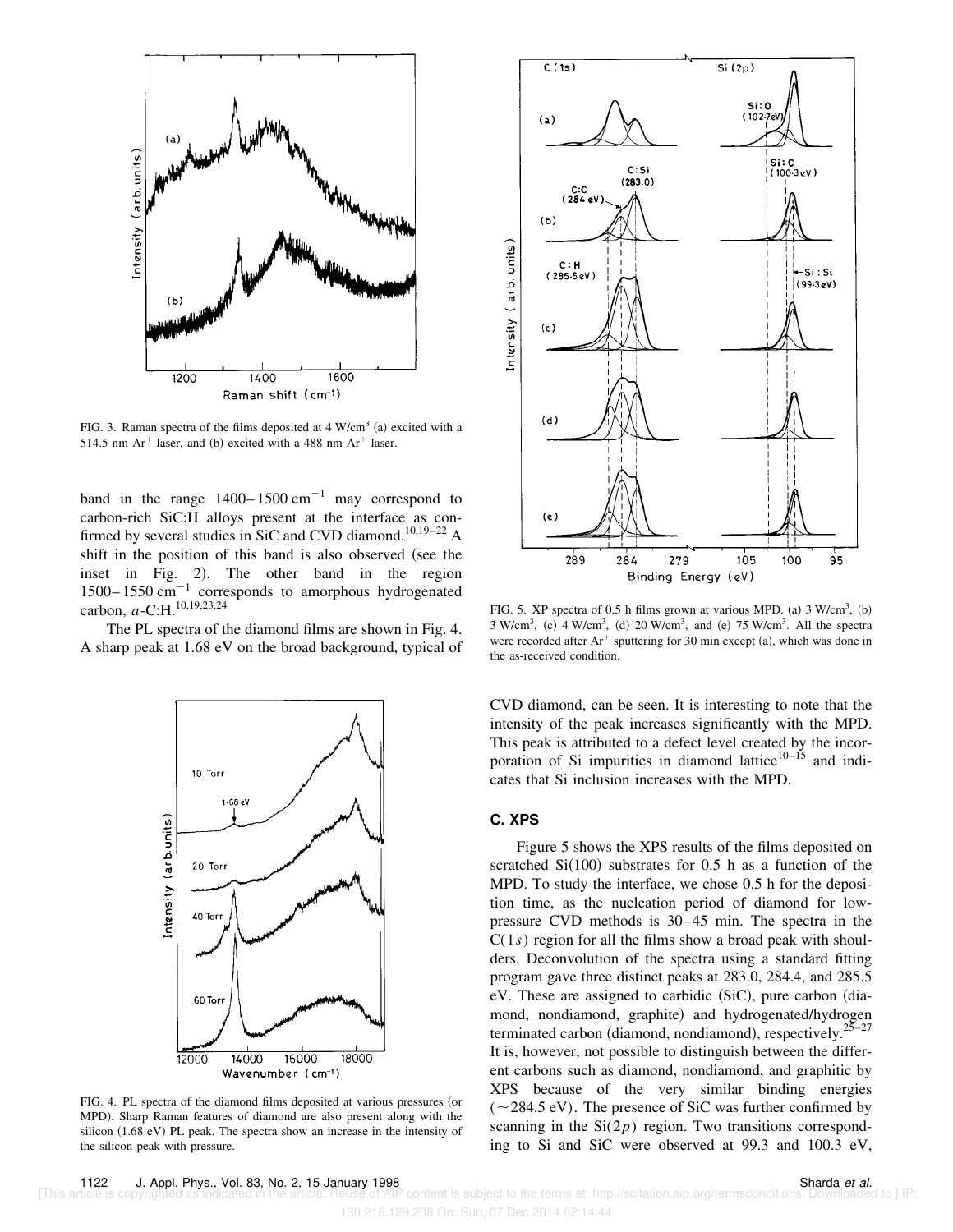

FIG. 6. Ratios of the areas under the carbide curves in the Si  $(2p)$  and C  $(1s)$  regions as a function of MPD: (a) Si/C ratio as a function of sputtering time;  $\Diamond$ , 3 W/cm<sup>3</sup>;  $\Diamond$ , 4 W/cm<sup>3</sup>;  $\triangle$ , 20 W/cm<sup>3</sup>; and  $\Box$ , 75 W/cm<sup>3</sup>. (b) Si/C ratio, after 30 min sputtering, as a function of growth pressure.

respectively.8,9 Table I summarizes the peak positions and full width at half maximum values of the carbide peaks in the  $C(1s)$  and  $Si(2p)$  regions. The high intensity of the Si peak at 99.3 eV may be arising from the bare Si covered by the oxide layer. It is expected that the oxide layer will be etched by atomic hydrogen during CVD. However, the oxide layer may grow again before the XPS analysis. The peak at 102.7 eV observed in the as-deposited sample corresponding to the  $SiO<sub>2</sub>$  phase supports our conjecture.

An interesting point to note here is that the composition of SiC changes as a function of the MPD. To illustrate this, the ratio of the area under the individual peaks  $(A_{\text{Si:C}}/A_{\text{Csi}})$ of SiC in the  $Si(2p)$  and  $C(1s)$  regions, respectively, are plotted in Fig. 6. The ratio will be qualitatively proportional to the Si to C ratio in the SiC layer. Figure  $6(a)$  shows the variation in  $A_{\text{Si:C}}/A_{\text{C:Si}}$ , in the films grown at various MPD, obtained after  $Ar^+$  sputtering for different times. A nearly constant value of the ratio with respect to the sputtering time indicates that the interface SiC composition is not changing with the depth in the individual samples. This was further confirmed from Auger depth profile analyses in our

TABLE I. Carbide peak positions and FWHM values.

| Pressure<br>(Torr) | <b>MPD</b><br>(W/cm <sup>3</sup> ) | Si:C $(Si 2p)$<br>Position/FWHM<br>(eV) | $C:Si(C_1s)$<br>Position/FWHM<br>(eV) |
|--------------------|------------------------------------|-----------------------------------------|---------------------------------------|
| 10                 | 3                                  | 100/1.8                                 | 283/1.5                               |
| 20                 | 4                                  | 100.2/1.8                               | 282.9/1.4                             |
| 40                 | 20                                 | 100.3/1.8                               | 283/1.5                               |
| 60                 | 75                                 | 100.1/1.6                               | 282.9/1.3                             |

samples.<sup>28</sup> The ratio  $A_{\text{Si:C}}/A_{\text{C:Si}}$  is plotted as a function of the MPD in Fig.  $6(b)$ . Although the scatter in the data is large (estimated error $\approx 10\%$ ), the ratio increases in the films with the MPD. On the basis of this experimental evidence, we can conclude that the interface of the films grown at higher pressure (MPD) is silicon rich prior to diamond nucleation.

### **IV. DISCUSSION**

The above results are very interesting and indicate a systematic variation in the interface composition and film characteristics as a function of the MPD. The features of SEM and micro-Raman spectra can be explained by taking account of the increase in the impingement flux density of H atoms (IFDH) on the growing surface as the MPD increases. It has been shown previously that the dissociation rate of molecular hydrogen increases with the increase in the MPD.<sup>6</sup> This is inspite of the increased recombination at higher pressure because of the considerable reduction in the size of the plasma ball. In agreement with Loh and Capelli, $29$  we also observe that as the size of the plume decreases the temperature of the plasma (plasma ball) as well as the atomic H content increases. The increase in atomic H at higher MPD results in higher IFDH. This explains the improvement in the surface morphology, viz., the sharpness of the crystal facets of CVD diamond and the decrease in the nondiamond carbon as observed in the films grown at higher MPD  $(Figs. 1$  and 2, respectively).

To understand the XPS results and increased Si content in the films with the MPD, we look at the initial phase of growth. Initially, the exposure of Si substrates to the hydrogen plasma at high temperature  $(975 °C)$  converts the top few layers to hydrogenated silicon alloy (Si:H). Subsequently, upon the introduction of methane, the incoming flux of carbon atoms interacts with the modified substrate and may form SiC:H. From the XPS results reported above, the composition of the interfacial layer is dependent upon the MPD and becomes Si rich with the increasing MPD. At the same time, the intensity of the 1.68 eV PL peak in the film grown for 3 h under the same conditions increases with the MPD. This implies that a Si-rich interface results in a higher concentration of Si in the films. Our results indicate that the incorporation of Si in the diamond lattice may be taking place *via* the formation of volatile Si–H complexes due to the interaction between the atomic hydrogen and SiC:H layer. A continuous depletion of the Si from the interface will result in an alteration of its composition. This may be responsible for the observed shift in the position of the nondiamond Raman band from  $1420$  to  $1480 \text{ cm}^{-1}$  with the  $MPD$  (see the inset of Fig. 2) in 3 h deposited films.

The explanation of the Si incorporation from the interface would not be applicable if the Si impurities in the diamond films were coming from the walls of the quartz deposition chamber.<sup>10</sup> However, as the growth pressure increases, the microwave plasma moves away from the wall and is confined in the center of the quartz tube. This would result in a decrease in the PL intensity with the growth pressure, in contrast to the observed PL results, which therefore, eliminate the quartz tube as a possible source of silicon impurity.

of AIP content is subject to the terms at: http://scitation.aip.org/termsconditions. Downloaded to ] IP: 130.216.129.208 On: Sun, 07 Dec 2014 02:14:44